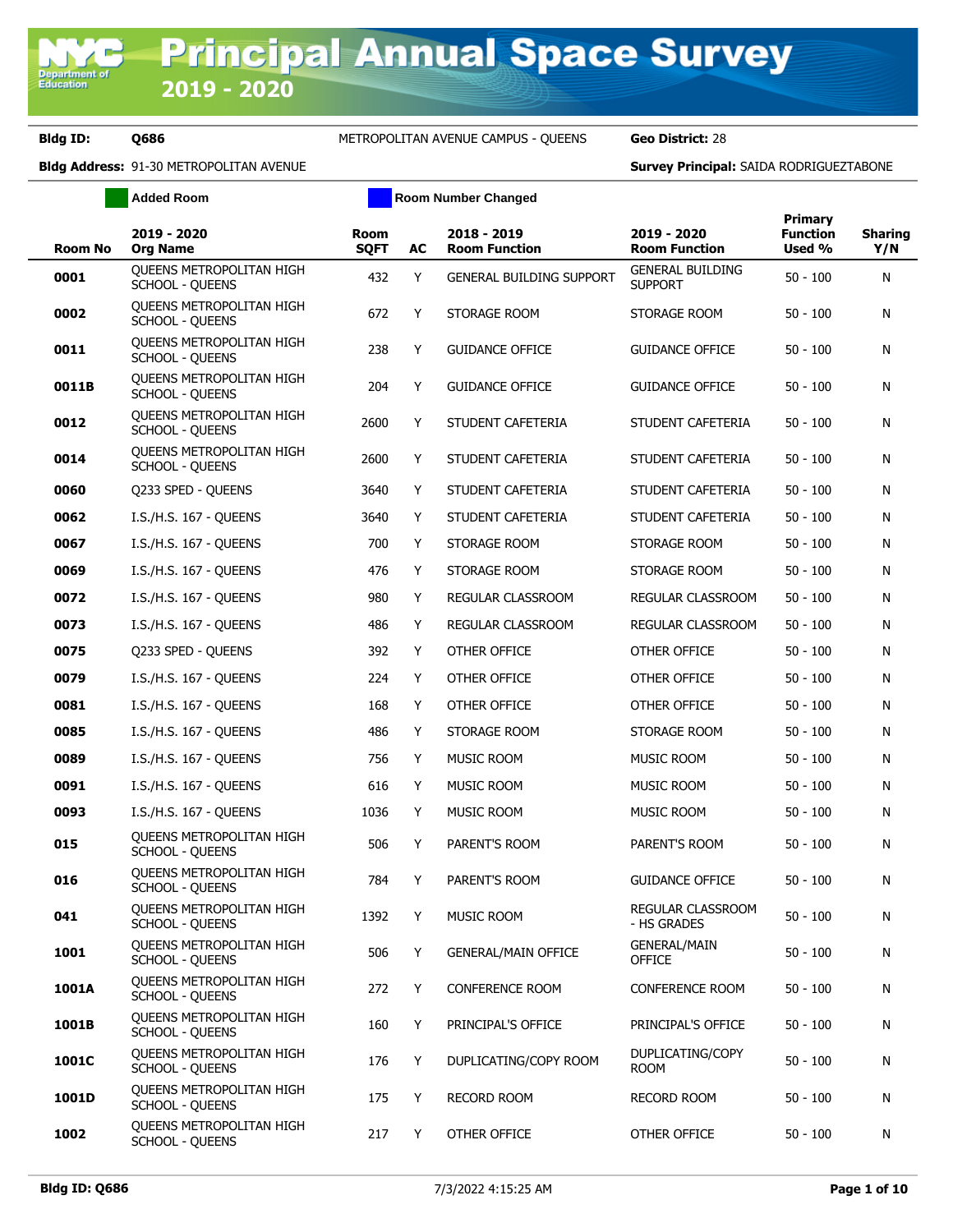|                | <b>Added Room</b>                                         |                            |    | <b>Room Number Changed</b>              |                                          |                                             |                       |
|----------------|-----------------------------------------------------------|----------------------------|----|-----------------------------------------|------------------------------------------|---------------------------------------------|-----------------------|
| <b>Room No</b> | 2019 - 2020<br><b>Org Name</b>                            | <b>Room</b><br><b>SQFT</b> | AC | 2018 - 2019<br><b>Room Function</b>     | 2019 - 2020<br><b>Room Function</b>      | <b>Primary</b><br><b>Function</b><br>Used % | <b>Sharing</b><br>Y/N |
| 1003           | <b>OUEENS METROPOLITAN HIGH</b><br><b>SCHOOL - QUEENS</b> | 221                        | Y  | OTHER OFFICE                            | ATTENDANCE OFFICE                        | $50 - 100$                                  | N                     |
| 1003A          | QUEENS METROPOLITAN HIGH<br><b>SCHOOL - QUEENS</b>        | 144                        | Y  | OTHER OFFICE                            | <b>RECORD ROOM</b>                       | $50 - 100$                                  | N                     |
| 1005           | <b>OUEENS METROPOLITAN HIGH</b><br><b>SCHOOL - QUEENS</b> | 153                        | Y  | <b>DEAN'S OFFICE</b>                    | <b>DEAN'S OFFICE</b>                     | $50 - 100$                                  | N                     |
| 1005A          | QUEENS METROPOLITAN HIGH<br><b>SCHOOL - QUEENS</b>        | 176                        | Y  | <b>DEAN'S OFFICE</b>                    | <b>DEAN'S OFFICE</b>                     | $50 - 100$                                  | N                     |
| 1007           | <b>OUEENS METROPOLITAN HIGH</b><br><b>SCHOOL - QUEENS</b> | 675                        | Y  | REGULAR CLASSROOM - HS<br><b>GRADES</b> | REGULAR CLASSROOM<br>- HS GRADES         | $50 - 100$                                  | N                     |
| 1009           | QUEENS METROPOLITAN HIGH<br><b>SCHOOL - QUEENS</b>        | 621                        | Υ  | REGULAR CLASSROOM - HS<br><b>GRADES</b> | REGULAR CLASSROOM<br>- HS GRADES         | $50 - 100$                                  | N                     |
| 1015A          | QUEENS METROPOLITAN HIGH<br><b>SCHOOL - QUEENS</b>        | 120                        | Y  | <b>GUIDANCE OFFICE</b>                  | <b>GUIDANCE OFFICE</b>                   | $50 - 100$                                  | N                     |
| 1015B          | QUEENS METROPOLITAN HIGH<br>SCHOOL - QUEENS               | 88                         | Y  | <b>GUIDANCE OFFICE</b>                  | <b>GUIDANCE OFFICE</b>                   | $50 - 100$                                  | N                     |
| 1015C          | QUEENS METROPOLITAN HIGH<br><b>SCHOOL - QUEENS</b>        | 88                         | Y  | <b>GUIDANCE OFFICE</b>                  | INDIVIDUALIZED<br><b>EDUCATION PLAN</b>  | $50 - 100$                                  | N                     |
| 1015D          | <b>OUEENS METROPOLITAN HIGH</b><br><b>SCHOOL - QUEENS</b> | 153                        | Y  | <b>GUIDANCE OFFICE</b>                  | <b>GUIDANCE OFFICE</b>                   | $50 - 100$                                  | N                     |
| 1015E          | QUEENS METROPOLITAN HIGH<br>SCHOOL - QUEENS               | 77                         | Y  | <b>GUIDANCE OFFICE</b>                  | <b>SBST</b>                              | $50 - 100$                                  | N                     |
| 1017           | Q233 SPED - QUEENS                                        | 448                        | Y  | D75 SPED CLASSROOM                      | D75 SPED<br><b>CLASSROOM</b>             | $50 - 100$                                  | N                     |
| 1019           | Q233 SPED - QUEENS                                        | 405                        | Y  | D75 SPED CLASSROOM                      | D75 SPED<br><b>CLASSROOM</b>             | $50 - 100$                                  | N                     |
| 1021           | Q233 SPED - QUEENS                                        | 459                        | Y  | D75 SPED CLASSROOM                      | D75 SPED<br><b>CLASSROOM</b>             | $50 - 100$                                  | N                     |
| 1023           | Q233 SPED - QUEENS                                        | 216                        | Y  | <b>GENERAL/MAIN OFFICE</b>              | <b>GENERAL/MAIN</b><br><b>OFFICE</b>     | $50 - 100$                                  | N                     |
| 1023A          | Q233 SPED - QUEENS                                        | 120                        | Y  | <b>GUIDANCE OFFICE</b>                  | <b>GUIDANCE OFFICE</b>                   | $50 - 100$                                  | N                     |
| 1023B          | Q233 SPED - QUEENS                                        | 250                        | Y  | OTHER OFFICE                            | OTHER OFFICE                             | $50 - 100$                                  | N                     |
| 1024           | Q233 SPED - QUEENS                                        | 648                        | Y  | OT/PT                                   | OT/PT                                    | $50 - 100$                                  | N                     |
| 1025           | QUEENS METROPOLITAN HIGH<br><b>SCHOOL - QUEENS</b>        | 8613                       | Y  | <b>GYMNASIUM</b>                        | gymnasium                                | $50 - 100$                                  | N                     |
| 1025A          | QUEENS METROPOLITAN HIGH<br><b>SCHOOL - QUEENS</b>        | 1800                       | Y  | <b>WEIGHT ROOM</b>                      | <b>WEIGHT ROOM</b>                       | $50 - 100$                                  | N                     |
| 1025B          | QUEENS METROPOLITAN HIGH<br><b>SCHOOL - QUEENS</b>        | 290                        | Y  | OTHER OFFICE                            | OTHER OFFICE                             | $50 - 100$                                  | N                     |
| 1025G          | <b>OUEENS METROPOLITAN HIGH</b><br><b>SCHOOL - QUEENS</b> | 91                         | Y  | STORAGE ROOM                            | STORAGE ROOM                             | $50 - 100$                                  | N                     |
| 1029           | I.S./H.S. 167 - QUEENS                                    | 207                        | Y  | OTHER OFFICE                            | OTHER OFFICE                             | $50 - 100$                                  | N                     |
| 1035           | <b>OUEENS METROPOLITAN HIGH</b><br><b>SCHOOL - QUEENS</b> | 3968                       | Y  | AUDITORIUM                              | AUDITORIUM                               | $50 - 100$                                  | N                     |
| 1050           | Q233 SPED - QUEENS                                        | 234                        | Y  | <b>GENERAL/MAIN OFFICE</b>              | <b>GENERAL/MAIN</b><br>OFFICE            | $50 - 100$                                  | N                     |
| 1055           | I.S./H.S. 167 - QUEENS                                    | 875                        | Y  | AUXILIARY EXERCISE ROOM                 | <b>AUXILIARY EXERCISE</b><br><b>ROOM</b> | $50 - 100$                                  | N                     |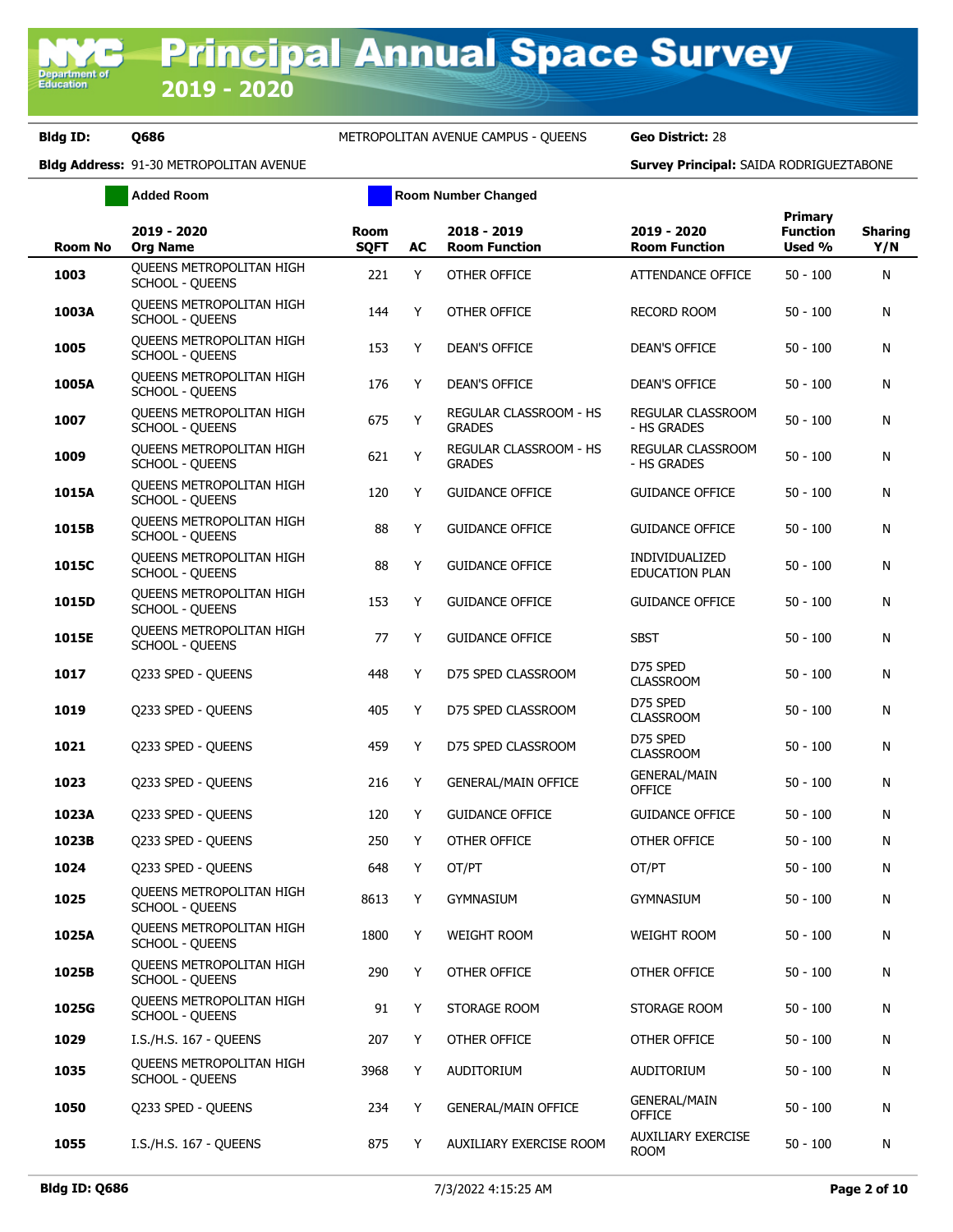|            | <b>Added Room</b>                                  |                     |    | <b>Room Number Changed</b>              |                                          |                                             |                       |
|------------|----------------------------------------------------|---------------------|----|-----------------------------------------|------------------------------------------|---------------------------------------------|-----------------------|
| Room No    | 2019 - 2020<br><b>Org Name</b>                     | Room<br><b>SQFT</b> | AC | 2018 - 2019<br><b>Room Function</b>     | 2019 - 2020<br><b>Room Function</b>      | <b>Primary</b><br><b>Function</b><br>Used % | <b>Sharing</b><br>Y/N |
| 1066       | I.S./H.S. 167 - QUEENS                             | 1150                | Y  | AUXILIARY EXERCISE ROOM                 | <b>AUXILIARY EXERCISE</b><br><b>ROOM</b> | $50 - 100$                                  | Ν                     |
| 1066A      | I.S./H.S. 167 - QUEENS                             | 96                  | Y  | STORAGE ROOM                            | STORAGE ROOM                             | $50 - 100$                                  | N                     |
| 1069A      | I.S./H.S. 167 - QUEENS                             | 132                 | Y  | <b>RECORD ROOM</b>                      | <b>RECORD ROOM</b>                       | $50 - 100$                                  | N                     |
| 1069B      | I.S./H.S. 167 - QUEENS                             | 160                 | Y  | OTHER OFFICE                            | OTHER OFFICE                             | $50 - 100$                                  | N                     |
| 1069C      | I.S./H.S. 167 - QUEENS                             | 187                 | Y  | OTHER OFFICE                            | OTHER OFFICE                             | $50 - 100$                                  | N                     |
| 1069D      | I.S./H.S. 167 - QUEENS                             | 162                 | Y  | OTHER OFFICE                            | OTHER OFFICE                             | $50 - 100$                                  | Ν                     |
| 1069E      | I.S./H.S. 167 - QUEENS                             | 160                 | Y  | OTHER OFFICE                            | OTHER OFFICE                             | $50 - 100$                                  | Ν                     |
| 1069F      | I.S./H.S. 167 - QUEENS                             | 154                 | Y  | OTHER OFFICE                            | OTHER OFFICE                             | $50 - 100$                                  | N                     |
| 1069G      | I.S./H.S. 167 - QUEENS                             | 143                 | Y  | OTHER OFFICE                            | OTHER OFFICE                             | $50 - 100$                                  | N                     |
| 1071       | Q233 SPED - QUEENS                                 | 459                 | Y  | D75 SPED CLASSROOM                      | D75 SPED<br><b>CLASSROOM</b>             | $50 - 100$                                  | Ν                     |
| 1073       | Q233 SPED - QUEENS                                 | 432                 | Y  | D75 SPED CLASSROOM                      | D75 SPED<br><b>CLASSROOM</b>             | $50 - 100$                                  | N                     |
| 1075       | Q233 SPED - QUEENS                                 | 448                 | Y  | D75 SPED CLASSROOM                      | D75 SPED<br><b>CLASSROOM</b>             | $50 - 100$                                  | Ν                     |
| 1077       | I.S./H.S. 167 - QUEENS                             | 648                 | Y  | REGULAR CLASSROOM - HS<br><b>GRADES</b> | REGULAR CLASSROOM<br>- HS GRADES         | $50 - 100$                                  | N                     |
| 1101       | I.S./H.S. 167 - QUEENS                             | 621                 | Y  | NON-D75 SPED CLASSROOM                  | NON-D75 SPED<br><b>CLASSROOM</b>         | $50 - 100$                                  | N                     |
| 1103       | I.S./H.S. 167 - QUEENS                             | 728                 | Y  | PARENT'S ROOM                           | PARENT'S ROOM                            | $50 - 100$                                  | N                     |
| 1105       | I.S./H.S. 167 - QUEENS                             | 153                 | Y  | <b>SBST</b>                             | <b>SBST</b>                              | $50 - 100$                                  | Ν                     |
| 1105A      | I.S./H.S. 167 - QUEENS                             | 187                 | Y  | OTHER OFFICE                            | OTHER OFFICE                             | $50 - 100$                                  | Ν                     |
| 1106       | I.S./H.S. 167 - QUEENS                             | 351                 | Y  | OTHER OFFICE                            | OTHER OFFICE                             | $50 - 100$                                  | N                     |
| 1107       | I.S./H.S. 167 - QUEENS                             | 221                 | Y  | OTHER OFFICE                            | OTHER OFFICE                             | $50 - 100$                                  | Ν                     |
| 1107A      | I.S./H.S. 167 - QUEENS                             | 135                 | Y  | OTHER OFFICE                            | OTHER OFFICE                             | $50 - 100$                                  | Ν                     |
| 1108       | I.S./H.S. 167 - QUEENS                             | 156                 | Y  | SPECIAL ED SUPPORT                      | SPECIAL ED SUPPORT                       | $50 - 100$                                  | Ν                     |
| 1109       | I.S./H.S. 167 - QUEENS                             | 552                 | Y  | <b>GENERAL/MAIN OFFICE</b>              | <b>GENERAL/MAIN</b><br><b>OFFICE</b>     | $50 - 100$                                  | N                     |
| 1109A      | I.S./H.S. 167 - QUEENS                             | 240                 | Y  | <b>CONFERENCE ROOM</b>                  | CONFERENCE ROOM                          | $50 - 100$                                  | Ν                     |
| 1109B      | I.S./H.S. 167 - QUEENS                             | 160                 | Y  | PRINCIPAL'S OFFICE                      | PRINCIPAL'S OFFICE                       | $50 - 100$                                  | Ν                     |
| 1109C      | I.S./H.S. 167 - QUEENS                             | 204                 | Y  | DUPLICATING/COPY ROOM                   | DUPLICATING/COPY<br><b>ROOM</b>          | $50 - 100$                                  | Ν                     |
| 1109D      | I.S./H.S. 167 - QUEENS                             | 175                 | Y  | STORAGE ROOM                            | STORAGE ROOM                             | $50 - 100$                                  | Ν                     |
| 1110A-E    | Q233 SPED - QUEENS                                 | 1269                | Y  | NURSE/MEDICAL SUITE                     | NURSE/MEDICAL<br><b>SUITE</b>            | $50 - 100$                                  | Ν                     |
| <b>11A</b> | Q233 SPED - QUEENS                                 | 154                 | Y  | OTHER OFFICE                            | OTHER OFFICE                             | $50 - 100$                                  | Ν                     |
| 15A-E      | Q233 SPED - QUEENS                                 | 666                 | Y  | NURSE/MEDICAL SUITE                     | NURSE/MEDICAL<br><b>SUITE</b>            | $50 - 100$                                  | Ν                     |
| <b>18I</b> | <b>OUEENS METROPOLITAN HIGH</b><br>SCHOOL - QUEENS | 143                 | Y  | OTHER OFFICE                            | OTHER OFFICE                             | $50 - 100$                                  | N                     |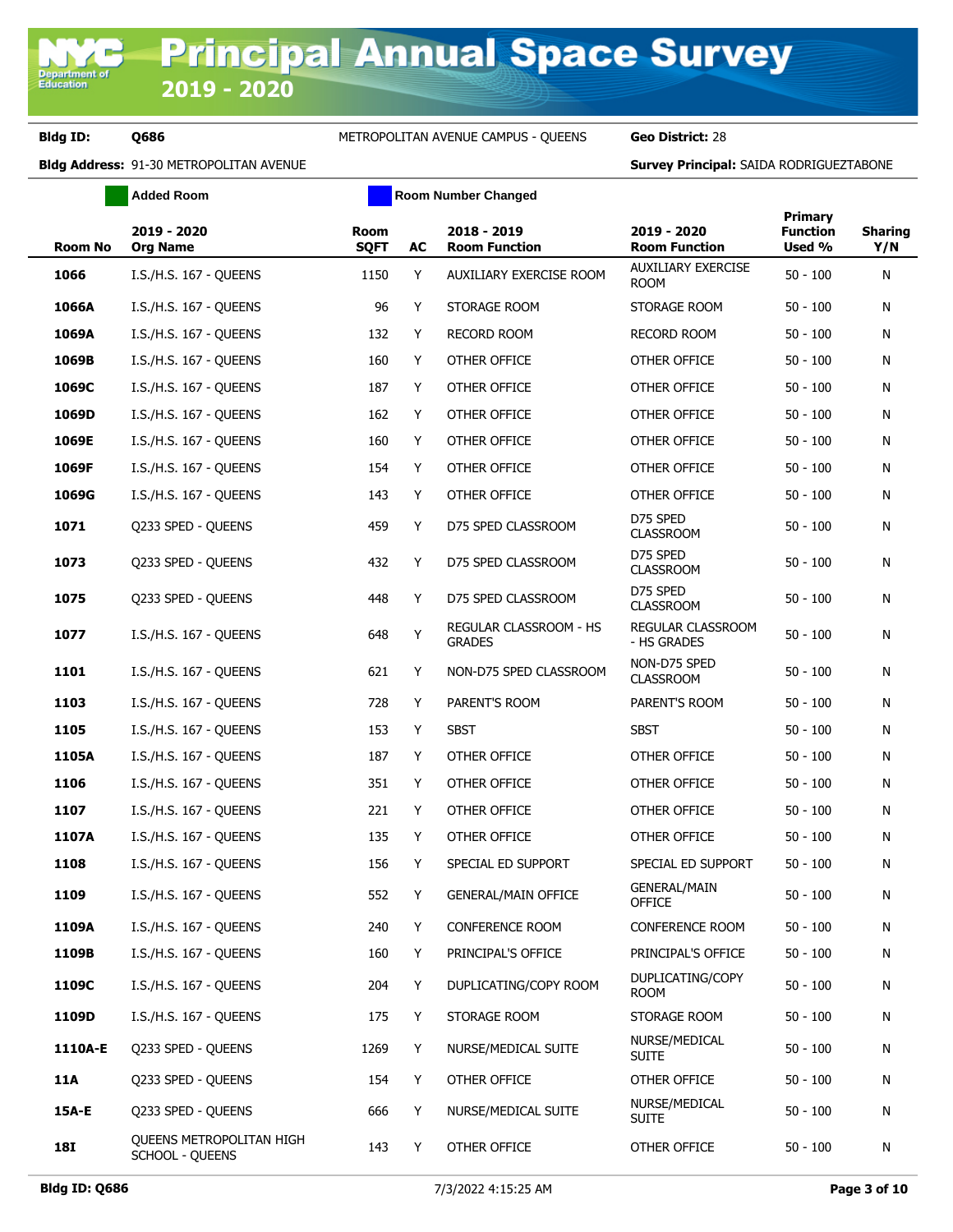|                | <b>Added Room</b>                                         |                            |    | <b>Room Number Changed</b>              |                                     |                                      |                       |
|----------------|-----------------------------------------------------------|----------------------------|----|-----------------------------------------|-------------------------------------|--------------------------------------|-----------------------|
| <b>Room No</b> | 2019 - 2020<br><b>Org Name</b>                            | <b>Room</b><br><b>SQFT</b> | AC | 2018 - 2019<br><b>Room Function</b>     | 2019 - 2020<br><b>Room Function</b> | Primary<br><b>Function</b><br>Used % | <b>Sharing</b><br>Y/N |
| 18J            | <b>OUEENS METROPOLITAN HIGH</b><br><b>SCHOOL - QUEENS</b> | 78                         | Y  | OTHER OFFICE                            | OTHER OFFICE                        | $50 - 100$                           | N                     |
| 2001           | QUEENS METROPOLITAN HIGH<br><b>SCHOOL - QUEENS</b>        | 255                        | Y  | <b>AP'S OFFICE</b>                      | AP'S OFFICE                         | $50 - 100$                           | N                     |
| 2002           | <b>OUEENS METROPOLITAN HIGH</b><br><b>SCHOOL - QUEENS</b> | 644                        | Υ  | REGULAR CLASSROOM - HS<br><b>GRADES</b> | REGULAR CLASSROOM<br>- HS GRADES    | $50 - 100$                           | N                     |
| 2003           | QUEENS METROPOLITAN HIGH<br>SCHOOL - QUEENS               | 648                        | Y  | <b>REGULAR CLASSROOM</b>                | REGULAR CLASSROOM                   | $50 - 100$                           | Ν                     |
| 2004           | <b>OUEENS METROPOLITAN HIGH</b><br><b>SCHOOL - QUEENS</b> | 648                        | Y  | REGULAR CLASSROOM - HS<br><b>GRADES</b> | REGULAR CLASSROOM<br>- HS GRADES    | $50 - 100$                           | N                     |
| 2005           | <b>OUEENS METROPOLITAN HIGH</b><br><b>SCHOOL - QUEENS</b> | 648                        | Υ  | REGULAR CLASSROOM - HS<br><b>GRADES</b> | REGULAR CLASSROOM<br>- HS GRADES    | $50 - 100$                           | N                     |
| 2006           | <b>OUEENS METROPOLITAN HIGH</b><br><b>SCHOOL - QUEENS</b> | 648                        | Υ  | REGULAR CLASSROOM - HS<br><b>GRADES</b> | REGULAR CLASSROOM<br>- HS GRADES    | $50 - 100$                           | Ν                     |
| 2007           | <b>OUEENS METROPOLITAN HIGH</b><br>SCHOOL - QUEENS        | 675                        | Υ  | REGULAR CLASSROOM - HS<br><b>GRADES</b> | REGULAR CLASSROOM<br>- HS GRADES    | $50 - 100$                           | Ν                     |
| 2009           | <b>OUEENS METROPOLITAN HIGH</b><br><b>SCHOOL - QUEENS</b> | 648                        | Υ  | REGULAR CLASSROOM - HS<br><b>GRADES</b> | REGULAR CLASSROOM<br>- HS GRADES    | $50 - 100$                           | N                     |
| 2015           | Q233 SPED - QUEENS                                        | 672                        | Υ  | MUSIC ROOM                              | MUSIC ROOM                          | $50 - 100$                           | N                     |
| 2017           | Q233 SPED - QUEENS                                        | 700                        | Υ  | D75 SPED CLASSROOM                      | D75 SPED<br><b>CLASSROOM</b>        | $50 - 100$                           | Ν                     |
| 2019           | Q233 SPED - QUEENS                                        | 700                        | Y  | D75 SPED CLASSROOM                      | D75 SPED<br><b>CLASSROOM</b>        | $50 - 100$                           | N                     |
| 2021           | Q233 SPED - QUEENS                                        | 672                        | Y  | D75 SPED CLASSROOM                      | D75 SPED<br><b>CLASSROOM</b>        | $50 - 100$                           | N                     |
| 2022           | <b>OUEENS METROPOLITAN HIGH</b><br><b>SCHOOL - QUEENS</b> | 400                        | Y  | <b>TEACHER'S ROOM</b>                   | <b>TEACHER'S ROOM</b>               | $50 - 100$                           | N                     |
| 2022B          | QUEENS METROPOLITAN HIGH<br>SCHOOL - QUEENS               | 432                        | Y  | <b>TEACHER'S ROOM</b>                   | <b>TEACHER'S ROOM</b>               | $50 - 100$                           | N                     |
| 2023           | Q233 SPED - QUEENS                                        | 255                        | Y  | <b>TEACHER'S ROOM</b>                   | <b>TEACHER'S ROOM</b>               | $50 - 100$                           | N                     |
| 2024           | QUEENS METROPOLITAN HIGH<br>SCHOOL - QUEENS               | 252                        | Y  | OTHER OFFICE                            | OTHER OFFICE                        | $50 - 100$                           | N                     |
| 2025           | Q233 SPED - QUEENS                                        | 728                        | Y  | D75 SPED CLASSROOM                      | D75 SPED<br><b>CLASSROOM</b>        | $50 - 100$                           | Ν                     |
| 2026           | QUEENS METROPOLITAN HIGH<br>SCHOOL - QUEENS               | 272                        | Y  | OTHER OFFICE                            | OTHER OFFICE                        | $50 - 100$                           | N                     |
| 2042A          | Q233 SPED - QUEENS                                        | 255                        | Y  | AP'S OFFICE                             | AP'S OFFICE                         | $50 - 100$                           | N                     |
| 2050           | Q233 SPED - QUEENS                                        | 238                        | Y  | SPECIAL ED SUPPORT                      | SPECIAL ED SUPPORT                  | $50 - 100$                           | N                     |
| 2051           | Q233 SPED - QUEENS                                        | 493                        | Y  | <b>CONFERENCE ROOM</b>                  | <b>CONFERENCE ROOM</b>              | $50 - 100$                           | N                     |
| 2052           | Q233 SPED - QUEENS                                        | 224                        | Y  | SOCIAL WORKER/COUNSELOR                 | <b>SOCIAL</b><br>WORKER/COUNSELOR   | $50 - 100$                           | Ν                     |
| 2053           | Q233 SPED - QUEENS                                        | 486                        | Y  | D75 SPED CLASSROOM                      | D75 SPED<br><b>CLASSROOM</b>        | $50 - 100$                           | Ν                     |
| 2054           | Q233 SPED - QUEENS                                        | 90                         | Y  | ATTENDANCE OFFICE                       | ATTENDANCE OFFICE                   | $50 - 100$                           | Ν                     |
| 2055           | Q233 SPED - QUEENS                                        | 486                        | Y  | D75 SPED CLASSROOM                      | D75 SPED<br><b>CLASSROOM</b>        | $50 - 100$                           | N                     |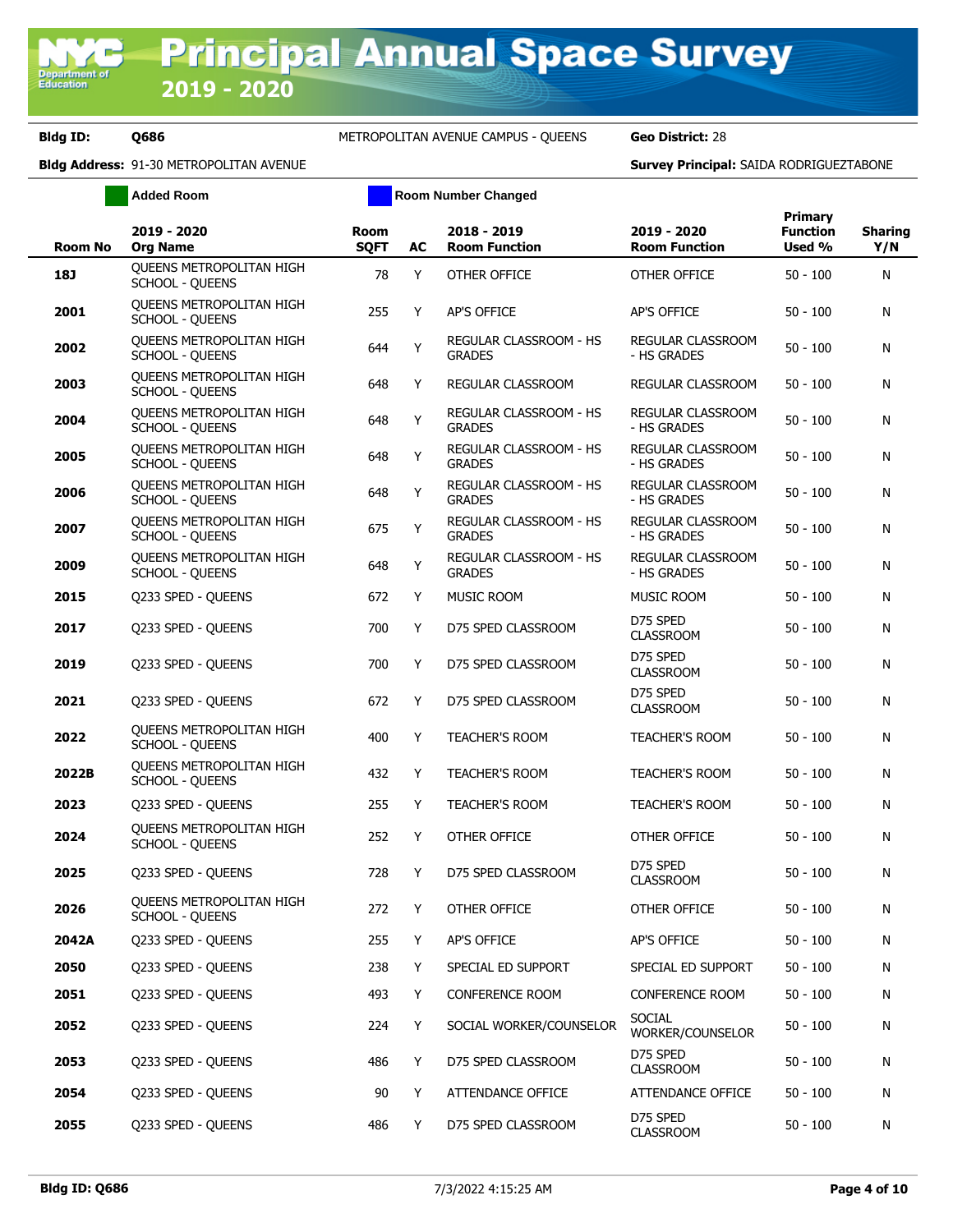|                | <b>Added Room</b>                                         |                            |    | <b>Room Number Changed</b>                     |                                         |                                             |                       |
|----------------|-----------------------------------------------------------|----------------------------|----|------------------------------------------------|-----------------------------------------|---------------------------------------------|-----------------------|
| <b>Room No</b> | 2019 - 2020<br><b>Org Name</b>                            | <b>Room</b><br><b>SQFT</b> | AC | 2018 - 2019<br><b>Room Function</b>            | 2019 - 2020<br><b>Room Function</b>     | <b>Primary</b><br><b>Function</b><br>Used % | <b>Sharing</b><br>Y/N |
| 2056           | Q233 SPED - QUEENS                                        | 486                        | Y  | D75 SPED CLASSROOM                             | D75 SPED<br><b>CLASSROOM</b>            | $50 - 100$                                  | N                     |
| 2057           | Q233 SPED - QUEENS                                        | 486                        | Y  | D75 SPED CLASSROOM                             | D75 SPED<br><b>CLASSROOM</b>            | $50 - 100$                                  | N                     |
| 2059           | Q233 SPED - QUEENS                                        | 486                        | Y  | D75 SPED CLASSROOM                             | D75 SPED<br><b>CLASSROOM</b>            | $50 - 100$                                  | N                     |
| 2061           | Q233 SPED - QUEENS                                        | 486                        | Y  | D75 SPED CLASSROOM                             | D75 SPED<br><b>CLASSROOM</b>            | $50 - 100$                                  | N                     |
| 2063           | Q233 SPED - QUEENS                                        | 486                        | Y  | D75 SPED CLASSROOM                             | D75 SPED<br><b>CLASSROOM</b>            | $50 - 100$                                  | N                     |
| 2064           | Q233 SPED - QUEENS                                        | 630                        | Y  | D75 SPED CLASSROOM                             | D75 SPED<br><b>CLASSROOM</b>            | $50 - 100$                                  | N                     |
| 2065           | Q233 SPED - QUEENS                                        | 450                        | Y  | NURSE/MEDICAL SUITE                            | NURSE/MEDICAL<br><b>SUITE</b>           | $50 - 100$                                  | N                     |
| 2066           | O233 SPED - OUEENS                                        | 100                        | Y  | OTHER OFFICE                                   | OTHER OFFICE                            | $50 - 100$                                  | N                     |
| 2067           | I.S./H.S. 167 - QUEENS                                    | 672                        | Y  | REGULAR CLASSROOM                              | REGULAR CLASSROOM                       | $50 - 100$                                  | N                     |
| 2069           | Q233 SPED - QUEENS                                        | 272                        | Y  | <b>TEACHER'S ROOM</b>                          | <b>TEACHER'S ROOM</b>                   | $50 - 100$                                  | N                     |
| 2071           | I.S./H.S. 167 - OUEENS                                    | 672                        | Y  | REGULAR CLASSROOM                              | <b>REGULAR CLASSROOM</b>                | $50 - 100$                                  | N                     |
| 2073           | I.S./H.S. 167 - QUEENS                                    | 648                        | Y  | REGULAR CLASSROOM - HS<br><b>GRADES</b>        | REGULAR CLASSROOM<br>- HS GRADES        | $50 - 100$                                  | N                     |
| 2075           | I.S./H.S. 167 - QUEENS                                    | 675                        | Υ  | REGULAR CLASSROOM - HS<br><b>GRADES</b>        | REGULAR CLASSROOM<br>- HS GRADES        | $50 - 100$                                  | N                     |
| 2077           | I.S./H.S. 167 - QUEENS                                    | 621                        | Υ  | REGULAR CLASSROOM - HS<br><b>GRADES</b>        | REGULAR CLASSROOM<br>- HS GRADES        | $50 - 100$                                  | N                     |
| 2078           | Q233 SPED - QUEENS                                        | 320                        | Y  | <b>TEACHER'S ROOM</b>                          | <b>TEACHER'S ROOM</b>                   | $50 - 100$                                  | N                     |
| 2094           | I.S./H.S. 167 - QUEENS                                    | 252                        | Y  | OTHER OFFICE                                   | OTHER OFFICE                            | $50 - 100$                                  | N                     |
| 2096           | I.S./H.S. 167 - QUEENS                                    | 380                        | Y  | <b>TEACHER'S ROOM</b>                          | <b>TEACHER'S ROOM</b>                   | $50 - 100$                                  | N                     |
| 2101           | I.S./H.S. 167 - QUEENS                                    | 648                        | Y  | REGULAR CLASSROOM - MS<br><b>GRADES</b>        | REGULAR CLASSROOM<br>- MS GRADES        | $50 - 100$                                  | N                     |
| 2103           | I.S./H.S. 167 - QUEENS                                    | 702                        | Y  | <b>REGULAR CLASSROOM - MS</b><br><b>GRADES</b> | REGULAR CLASSROOM<br>- MS GRADES        | $50 - 100$                                  | N                     |
| 2105           | I.S./H.S. 167 - QUEENS                                    | 702                        | Y  | REGULAR CLASSROOM - MS<br><b>GRADES</b>        | REGULAR CLASSROOM<br>- MS GRADES        | $50 - 100$                                  | N                     |
| 2106           | I.S./H.S. 167 - QUEENS                                    | 672                        | Υ  | REGULAR CLASSROOM - MS<br><b>GRADES</b>        | REGULAR CLASSROOM<br>- MS GRADES        | $50 - 100$                                  | N                     |
| 2107           | I.S./H.S. 167 - QUEENS                                    | 648                        | Υ  | REGULAR CLASSROOM - MS<br><b>GRADES</b>        | REGULAR CLASSROOM<br>- MS GRADES        | $50 - 100$                                  | N                     |
| 2108           | I.S./H.S. 167 - QUEENS                                    | 667                        | Y  | NON-D75 SPED CLASSROOM                         | NON-D75 SPED<br><b>CLASSROOM</b>        | $50 - 100$                                  | N                     |
| 2109           | I.S./H.S. 167 - QUEENS                                    | 272                        | Y  | SPECIAL ED SUPPORT                             | SPECIAL ED SUPPORT                      | $50 - 100$                                  | N                     |
| 2110           | I.S./H.S. 167 - OUEENS                                    | 644                        | Y  | REGULAR CLASSROOM - MS<br><b>GRADES</b>        | <b>REGULAR CLASSROOM</b><br>- MS GRADES | $50 - 100$                                  | N                     |
| 3001           | <b>OUEENS METROPOLITAN HIGH</b><br><b>SCHOOL - QUEENS</b> | 476                        | Y  | REGULAR CLASSROOM                              | REGULAR CLASSROOM                       | $50 - 100$                                  | N                     |
| 3005           | QUEENS METROPOLITAN HIGH<br><b>SCHOOL - QUEENS</b>        | 1175                       | Y  | REGULAR CLASSROOM - HS<br><b>GRADES</b>        | REGULAR CLASSROOM<br>- HS GRADES        | $50 - 100$                                  | N                     |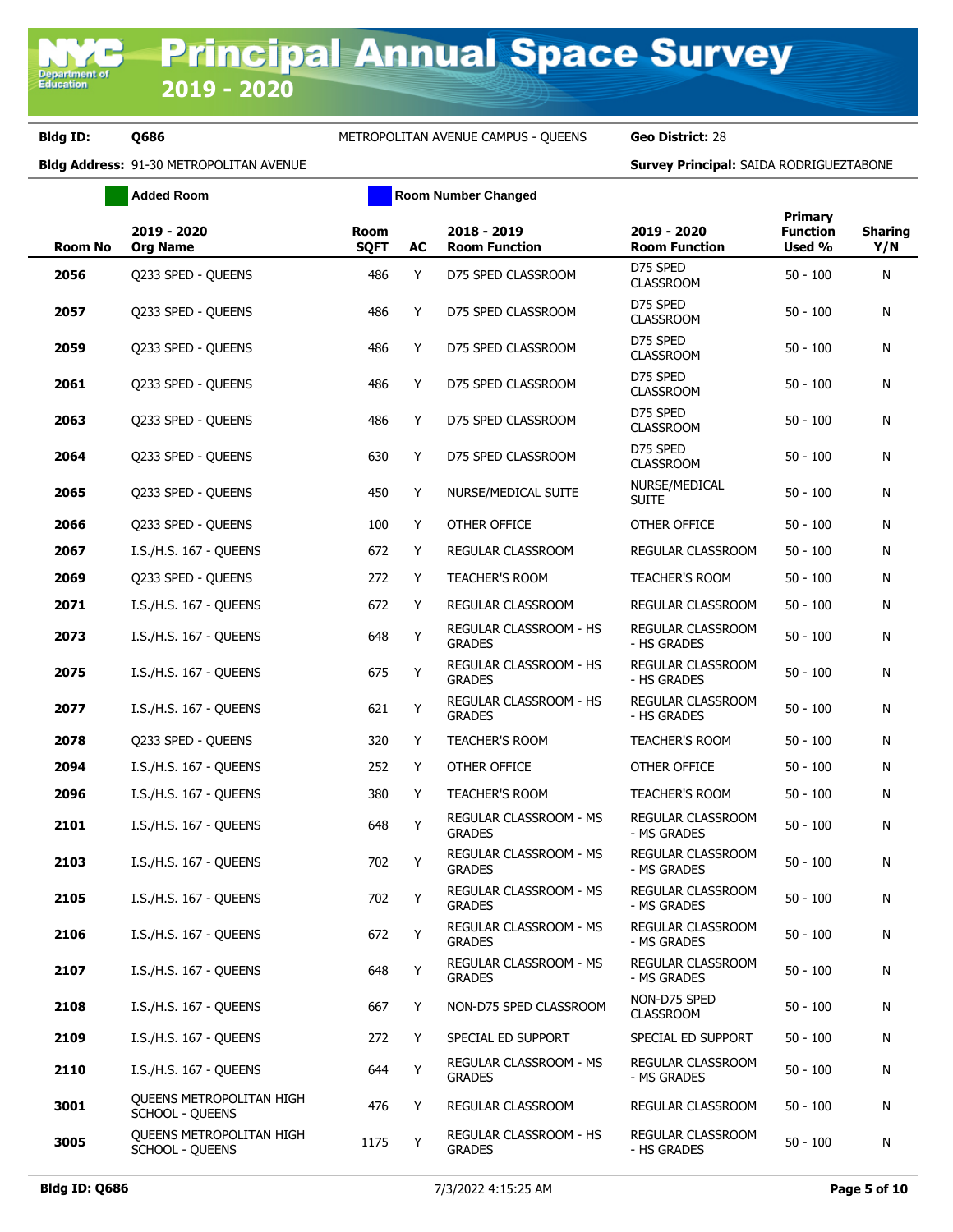# **Bldg ID: Q686** METROPOLITAN AVENUE CAMPUS - QUEENS **Geo District:** 28

|                | <b>Added Room</b>                                         |                            |    | <b>Room Number Changed</b>              |                                     |                                      |                       |
|----------------|-----------------------------------------------------------|----------------------------|----|-----------------------------------------|-------------------------------------|--------------------------------------|-----------------------|
| <b>Room No</b> | 2019 - 2020<br><b>Org Name</b>                            | <b>Room</b><br><b>SQFT</b> | AC | 2018 - 2019<br><b>Room Function</b>     | 2019 - 2020<br><b>Room Function</b> | Primary<br><b>Function</b><br>Used % | <b>Sharing</b><br>Y/N |
| 3006           | <b>OUEENS METROPOLITAN HIGH</b><br><b>SCHOOL - QUEENS</b> | 1000                       | Y  | REGULAR CLASSROOM                       | REGULAR CLASSROOM                   | $50 - 100$                           | N                     |
| 3007           | QUEENS METROPOLITAN HIGH<br><b>SCHOOL - QUEENS</b>        | 448                        | Υ  | <b>RESOURCE ROOM</b>                    | <b>RESOURCE ROOM</b>                | $50 - 100$                           | N                     |
| 3009           | <b>OUEENS METROPOLITAN HIGH</b><br><b>SCHOOL - QUEENS</b> | 800                        | Y  | SCIENCE DEMO ROOM                       | SCIENCE DEMO ROOM                   | $50 - 100$                           | N                     |
| 3010           | QUEENS METROPOLITAN HIGH<br><b>SCHOOL - QUEENS</b>        | 378                        | Y  | <b>RESOURCE ROOM</b>                    | <b>RESOURCE ROOM</b>                | $50 - 100$                           | N                     |
| 3015           | <b>OUEENS METROPOLITAN HIGH</b><br><b>SCHOOL - QUEENS</b> | 800                        | Y  | SCIENCE DEMO ROOM                       | SCIENCE DEMO ROOM                   | $50 - 100$                           | N                     |
| 3017           | QUEENS METROPOLITAN HIGH<br><b>SCHOOL - QUEENS</b>        | 420                        | Y  | <b>RESOURCE ROOM</b>                    | RESOURCE ROOM                       | $50 - 100$                           | N                     |
| 3019           | QUEENS METROPOLITAN HIGH<br><b>SCHOOL - QUEENS</b>        | 1222                       | Υ  | REGULAR CLASSROOM - HS<br><b>GRADES</b> | REGULAR CLASSROOM<br>- HS GRADES    | $50 - 100$                           | N                     |
| 3021           | QUEENS METROPOLITAN HIGH<br><b>SCHOOL - QUEENS</b>        | 476                        | Y  | NON-D75 SPED CLASSROOM                  | NON-D75 SPED<br><b>CLASSROOM</b>    | $50 - 100$                           | N                     |
| 3022           | <b>OUEENS METROPOLITAN HIGH</b><br><b>SCHOOL - QUEENS</b> | 375                        | Y  | <b>TEACHER'S ROOM</b>                   | <b>TEACHER'S ROOM</b>               | $50 - 100$                           | N                     |
| 3050           | QUEENS METROPOLITAN HIGH<br><b>SCHOOL - QUEENS</b>        | 350                        | Y  | OTHER OFFICE                            | OTHER OFFICE                        | $50 - 100$                           | N                     |
| 3050A          | QUEENS METROPOLITAN HIGH<br><b>SCHOOL - QUEENS</b>        | 140                        | Y  | OTHER OFFICE                            | OTHER OFFICE                        | $50 - 100$                           | N                     |
| 3052           | <b>OUEENS METROPOLITAN HIGH</b><br><b>SCHOOL - QUEENS</b> | 170                        | Y  | <b>AP'S OFFICE</b>                      | AP'S OFFICE                         | $50 - 100$                           | N                     |
| 3054           | <b>OUEENS METROPOLITAN HIGH</b><br><b>SCHOOL - QUEENS</b> | 624                        | Y  | REGULAR CLASSROOM                       | REGULAR CLASSROOM                   | $50 - 100$                           | N                     |
| 3071           | I.S./H.S. 167 - QUEENS                                    | 594                        | Υ  | REGULAR CLASSROOM - MS<br><b>GRADES</b> | REGULAR CLASSROOM<br>- MS GRADES    | $50 - 100$                           | N                     |
| 3073           | I.S./H.S. 167 - QUEENS                                    | 702                        | Υ  | REGULAR CLASSROOM                       | REGULAR CLASSROOM                   | $50 - 100$                           | N                     |
| 3075           | I.S./H.S. 167 - QUEENS                                    | 280                        | Y  | STORAGE ROOM                            | STORAGE ROOM                        | $50 - 100$                           | N                     |
| 3077           | I.S./H.S. 167 - QUEENS                                    | 1408                       | Y  | SCIENCE DEMO ROOM                       | SCIENCE DEMO ROOM                   | $50 - 100$                           | N                     |
| 3078           | I.S./H.S. 167 - QUEENS                                    | 5382                       | Y  | <b>GYMNASIUM</b>                        | <b>GYMNASIUM</b>                    | $50 - 100$                           | N                     |
| 3078E          | I.S./H.S. 167 - QUEENS                                    | 200                        | Υ  | OTHER OFFICE                            | OTHER OFFICE                        | $50 - 100$                           | N                     |
| 3078L          | I.S./H.S. 167 - QUEENS                                    | 216                        | Y  | STORAGE ROOM                            | STORAGE ROOM                        | $50 - 100$                           | N                     |
| 3096           | I.S./H.S. 167 - OUEENS                                    | 2680                       | Y  | LIBRARY                                 | LIBRARY                             | $50 - 100$                           | N                     |
| 3096A          | I.S./H.S. 167 - QUEENS                                    | 195                        | Y  | OTHER OFFICE                            | OTHER OFFICE                        | $50 - 100$                           | N                     |
| 3096B          | I.S./H.S. 167 - QUEENS                                    | 117                        | Y  | STORAGE ROOM                            | STORAGE ROOM                        | $50 - 100$                           | N                     |
| 3096C          | I.S./H.S. 167 - OUEENS                                    | 126                        | Y  | OTHER OFFICE                            | OTHER OFFICE                        | $50 - 100$                           | N                     |
| 3096D          | I.S./H.S. 167 - QUEENS                                    | 171                        | Y  | OTHER OFFICE                            | OTHER OFFICE                        | $50 - 100$                           | N                     |
| 3096E          | I.S./H.S. 167 - QUEENS                                    | 450                        | Y  | REGULAR CLASSROOM                       | REGULAR CLASSROOM                   | $50 - 100$                           | N                     |
| 3101           | I.S./H.S. 167 - QUEENS                                    | 1408                       | Y  | ART ROOM                                | ART ROOM                            | $50 - 100$                           | N                     |
| 3103           | I.S./H.S. 167 - QUEENS                                    | 224                        | Y  | OTHER OFFICE                            | OTHER OFFICE                        | $50 - 100$                           | N                     |
| 3105           | I.S./H.S. 167 - QUEENS                                    | 702                        | Y  | REGULAR CLASSROOM                       | REGULAR CLASSROOM                   | $50 - 100$                           | N                     |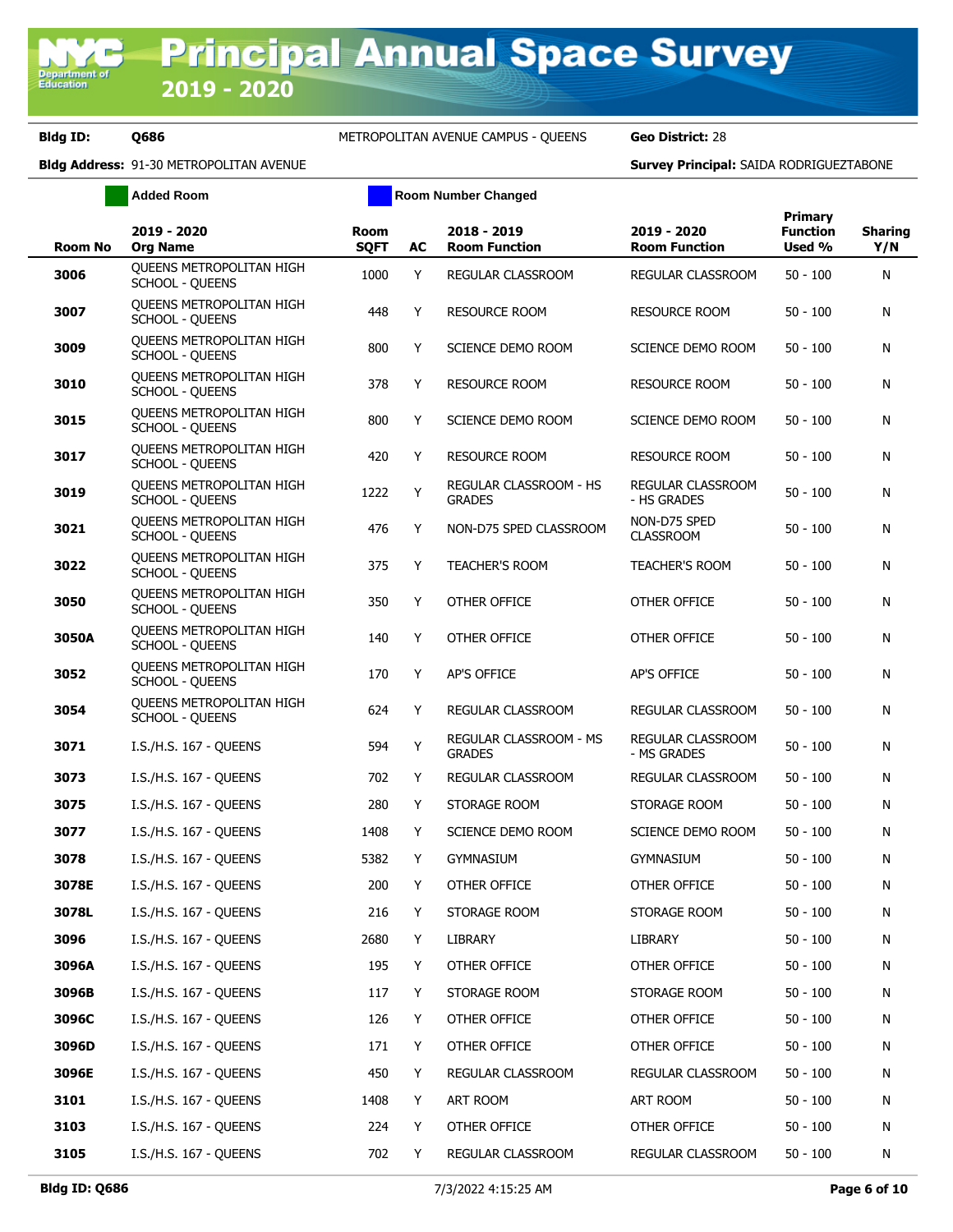|                | <b>Added Room</b>                                         |                     |    | <b>Room Number Changed</b>              |                                     |                                             |                       |
|----------------|-----------------------------------------------------------|---------------------|----|-----------------------------------------|-------------------------------------|---------------------------------------------|-----------------------|
| <b>Room No</b> | 2019 - 2020<br><b>Org Name</b>                            | Room<br><b>SQFT</b> | AC | 2018 - 2019<br><b>Room Function</b>     | 2019 - 2020<br><b>Room Function</b> | <b>Primary</b><br><b>Function</b><br>Used % | <b>Sharing</b><br>Y/N |
| 3106           | I.S./H.S. 167 - QUEENS                                    | 378                 | Y  | OTHER OFFICE                            | OTHER OFFICE                        | $50 - 100$                                  | Ν                     |
| 3107           | I.S./H.S. 167 - QUEENS                                    | 675                 | Y  | REGULAR CLASSROOM                       | REGULAR CLASSROOM                   | $50 - 100$                                  | N                     |
| 3108           | I.S./H.S. 167 - QUEENS                                    | 378                 | Y  | SPECIAL ED SUPPORT                      | SPECIAL ED SUPPORT                  | $50 - 100$                                  | N                     |
| 3110           | I.S./H.S. 167 - QUEENS                                    | 644                 | Y  | REGULAR CLASSROOM                       | <b>REGULAR CLASSROOM</b>            | $50 - 100$                                  | N                     |
| 4001           | <b>OUEENS METROPOLITAN HIGH</b><br><b>SCHOOL - QUEENS</b> | 448                 | Y  | REGULAR CLASSROOM                       | REGULAR CLASSROOM                   | $50 - 100$                                  | Ν                     |
| 4003           | <b>OUEENS METROPOLITAN HIGH</b><br>SCHOOL - QUEENS        | 1128                | Υ  | <b>SCIENCE LAB</b>                      | <b>SCIENCE LAB</b>                  | $50 - 100$                                  | Ν                     |
| 4007           | <b>OUEENS METROPOLITAN HIGH</b><br><b>SCHOOL - QUEENS</b> | 448                 | Y  | <b>SCIENCE PREP ROOM</b>                | SCIENCE PREP ROOM                   | $50 - 100$                                  | Ν                     |
| 4009           | <b>OUEENS METROPOLITAN HIGH</b><br><b>SCHOOL - QUEENS</b> | 925                 | Y  | SCIENCE DEMO ROOM                       | SCIENCE DEMO ROOM                   | $50 - 100$                                  | Ν                     |
| 4010           | <b>OUEENS METROPOLITAN HIGH</b><br><b>SCHOOL - QUEENS</b> | 1275                | Y  | <b>COMPUTER LAB</b>                     | <b>COMPUTER LAB</b>                 | $50 - 100$                                  | Ν                     |
| 4015           | <b>OUEENS METROPOLITAN HIGH</b><br><b>SCHOOL - QUEENS</b> | 832                 | Y  | SCIENCE DEMO ROOM                       | SCIENCE DEMO ROOM                   | $50 - 100$                                  | Ν                     |
| 4017           | <b>OUEENS METROPOLITAN HIGH</b><br><b>SCHOOL - QUEENS</b> | 448                 | Y  | <b>SCIENCE PREP ROOM</b>                | SCIENCE PREP ROOM                   | $50 - 100$                                  | N                     |
| 4019           | <b>OUEENS METROPOLITAN HIGH</b><br><b>SCHOOL - QUEENS</b> | 1269                | Y  | <b>SCIENCE LAB</b>                      | <b>SCIENCE LAB</b>                  | $50 - 100$                                  | N                     |
| 4021           | <b>OUEENS METROPOLITAN HIGH</b><br><b>SCHOOL - QUEENS</b> | 442                 | Y  | <b>SPEECH</b>                           | <b>SPEECH</b>                       | $50 - 100$                                  | N                     |
| 4022           | <b>OUEENS METROPOLITAN HIGH</b><br><b>SCHOOL - QUEENS</b> | 200                 | Y  | DEAN'S OFFICE                           | <b>DEAN'S OFFICE</b>                | $50 - 100$                                  | Ν                     |
| 4022A          | <b>OUEENS METROPOLITAN HIGH</b><br><b>SCHOOL - QUEENS</b> | 234                 | Y  | <b>DEAN'S OFFICE</b>                    | <b>DEAN'S OFFICE</b>                | $50 - 100$                                  | Ν                     |
| 4022B          | <b>OUEENS METROPOLITAN HIGH</b><br><b>SCHOOL - QUEENS</b> | 56                  | Y  | <b>DEAN'S OFFICE</b>                    | <b>DEAN'S OFFICE</b>                | $50 - 100$                                  | Ν                     |
| 4040           | <b>OUEENS METROPOLITAN HIGH</b><br><b>SCHOOL - QUEENS</b> | 450                 | Y  | <b>TEACHER'S ROOM</b>                   | <b>TEACHER'S ROOM</b>               | $50 - 100$                                  | Ν                     |
| 4050           | <b>OUEENS METROPOLITAN HIGH</b><br>SCHOOL - QUEENS        | 1566                | Y  | DANCE ROOM                              | DANCE ROOM                          | $50 - 100$                                  | Ν                     |
| 4068           | I.S./H.S. 167 - QUEENS                                    | 1404                |    | REGULAR CLASSROOM - HS<br><b>GRADES</b> | REGULAR CLASSROOM<br>- HS GRADES    | $50 - 100$                                  | Ν                     |
| 4071           | I.S./H.S. 167 - QUEENS                                    | 476                 | Y  | REGULAR CLASSROOM                       | REGULAR CLASSROOM                   | $50 - 100$                                  | N                     |
| 4073           | I.S./H.S. 167 - QUEENS                                    | 1175                | Y  | <b>SCIENCE LAB</b>                      | <b>SCIENCE LAB</b>                  | $50 - 100$                                  | Ν                     |
| 4075           | I.S./H.S. 167 - QUEENS                                    | 435                 | Y  | SCIENCE PREP ROOM                       | SCIENCE PREP ROOM                   | $50 - 100$                                  | N                     |
| 4077           | I.S./H.S. 167 - QUEENS                                    | 925                 | Y  | SCIENCE DEMO ROOM                       | SCIENCE DEMO ROOM                   | $50 - 100$                                  | Ν                     |
| 4078           | I.S./H.S. 167 - QUEENS                                    | 540                 | Y  | <b>TEACHER'S ROOM</b>                   | <b>TEACHER'S ROOM</b>               | $50 - 100$                                  | N                     |
| 4096           | QUEENS METROPOLITAN HIGH<br><b>SCHOOL - QUEENS</b>        | 2730                | Y  | LIBRARY                                 | LIBRARY                             | $50 - 100$                                  | Ν                     |
| 4096A          | <b>OUEENS METROPOLITAN HIGH</b><br><b>SCHOOL - QUEENS</b> | 195                 | Y  | OTHER OFFICE                            | OTHER OFFICE                        | $50 - 100$                                  | Ν                     |
| 4096B          | <b>OUEENS METROPOLITAN HIGH</b><br><b>SCHOOL - QUEENS</b> | 117                 | Y  | STORAGE ROOM                            | STORAGE ROOM                        | $50 - 100$                                  | N                     |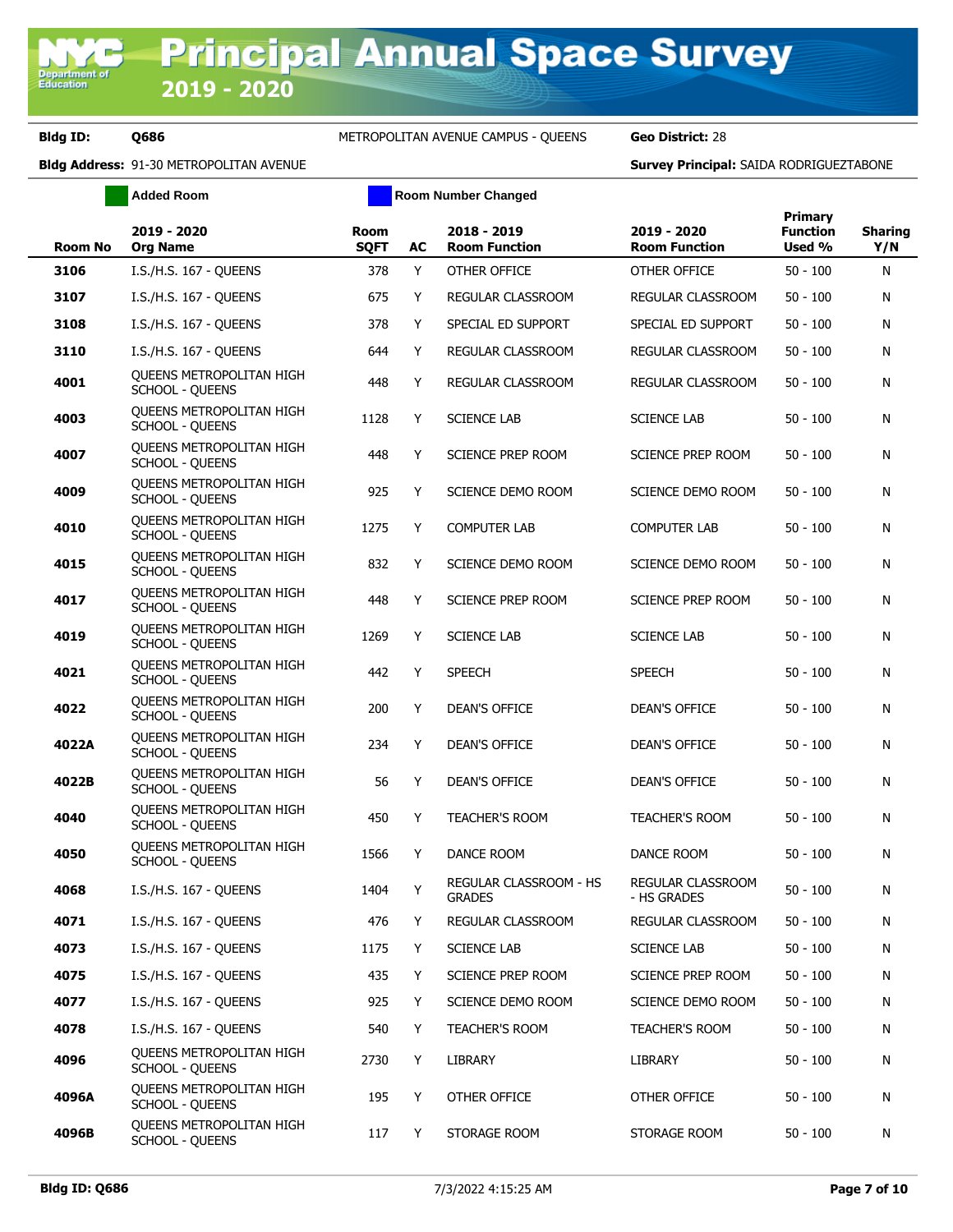# **Bldg ID: Q686** METROPOLITAN AVENUE CAMPUS - QUEENS **Geo District:** 28

|                          | <b>Added Room</b>                                         |                            |    | <b>Room Number Changed</b>              |                                           |                                             |                       |
|--------------------------|-----------------------------------------------------------|----------------------------|----|-----------------------------------------|-------------------------------------------|---------------------------------------------|-----------------------|
| <b>Room No</b>           | 2019 - 2020<br><b>Org Name</b>                            | <b>Room</b><br><b>SQFT</b> | AC | 2018 - 2019<br><b>Room Function</b>     | 2019 - 2020<br><b>Room Function</b>       | <b>Primary</b><br><b>Function</b><br>Used % | <b>Sharing</b><br>Y/N |
| 4096C                    | <b>OUEENS METROPOLITAN HIGH</b><br><b>SCHOOL - QUEENS</b> | 126                        | Y  | STORAGE ROOM                            | STORAGE ROOM                              | $50 - 100$                                  | N                     |
| 4096D                    | QUEENS METROPOLITAN HIGH<br><b>SCHOOL - QUEENS</b>        | 162                        | Y  | OTHER OFFICE                            | OTHER OFFICE                              | $50 - 100$                                  | Ν                     |
| 4096E                    | <b>OUEENS METROPOLITAN HIGH</b><br><b>SCHOOL - QUEENS</b> | 450                        | Y  | <b>COMPUTER LAB</b>                     | <b>COMPUTER LAB</b>                       | $50 - 100$                                  | N                     |
| 4101                     | I.S./H.S. 167 - QUEENS                                    | 962                        | Y  | SCIENCE DEMO ROOM                       | SCIENCE DEMO ROOM                         | $50 - 100$                                  | N                     |
| 4103                     | I.S./H.S. 167 - QUEENS                                    | 420                        | Y  | SCIENCE PREP ROOM                       | SCIENCE PREP ROOM                         | $50 - 100$                                  | N                     |
| 4105                     | I.S./H.S. 167 - QUEENS                                    | 1175                       | Y  | <b>SCIENCE LAB</b>                      | <b>SCIENCE LAB</b>                        | $50 - 100$                                  | N                     |
| 4106                     | I.S./H.S. 167 - QUEENS                                    | 1458                       | Y  | REGULAR CLASSROOM                       | REGULAR CLASSROOM                         | $50 - 100$                                  | Ν                     |
| 4107                     | I.S./H.S. 167 - QUEENS                                    | 459                        | Y  | REGULAR CLASSROOM                       | REGULAR CLASSROOM                         | $50 - 100$                                  | N                     |
| 45                       | <b>OUEENS METROPOLITAN HIGH</b><br><b>SCHOOL - QUEENS</b> | 552                        | Y  | <b>GENERAL BUILDING SUPPORT</b>         | <b>GENERAL BUILDING</b><br><b>SUPPORT</b> | $50 - 100$                                  | N                     |
| 5001                     | QUEENS METROPOLITAN HIGH<br><b>SCHOOL - QUEENS</b>        | 675                        | Y  | REGULAR CLASSROOM                       | REGULAR CLASSROOM                         | $50 - 100$                                  | N                     |
| 5003                     | <b>OUEENS METROPOLITAN HIGH</b><br><b>SCHOOL - QUEENS</b> | 675                        | Y  | <b>REGULAR CLASSROOM</b>                | <b>REGULAR CLASSROOM</b>                  | $50 - 100$                                  | N                     |
| 5007                     | QUEENS METROPOLITAN HIGH<br><b>SCHOOL - QUEENS</b>        | 675                        | Y  | REGULAR CLASSROOM                       | REGULAR CLASSROOM                         | $50 - 100$                                  | N                     |
| 5009                     | <b>OUEENS METROPOLITAN HIGH</b><br><b>SCHOOL - QUEENS</b> | 550                        | Y  | REGULAR CLASSROOM                       | REGULAR CLASSROOM                         | $50 - 100$                                  | N                     |
| 5010                     | QUEENS METROPOLITAN HIGH<br><b>SCHOOL - QUEENS</b>        | 990                        | Y  | REGULAR CLASSROOM                       | REGULAR CLASSROOM                         | $50 - 100$                                  | N                     |
| 5015                     | QUEENS METROPOLITAN HIGH<br><b>SCHOOL - QUEENS</b>        | 550                        | Υ  | REGULAR CLASSROOM - HS<br><b>GRADES</b> | REGULAR CLASSROOM<br>- HS GRADES          | $50 - 100$                                  | N                     |
| 5017                     | QUEENS METROPOLITAN HIGH<br><b>SCHOOL - QUEENS</b>        | 675                        | Y  | REGULAR CLASSROOM                       | REGULAR CLASSROOM                         | $50 - 100$                                  | Ν                     |
| 5019                     | QUEENS METROPOLITAN HIGH<br><b>SCHOOL - QUEENS</b>        | 675                        | Y  | REGULAR CLASSROOM - HS<br><b>GRADES</b> | REGULAR CLASSROOM<br>- HS GRADES          | $50 - 100$                                  | N                     |
| 5021                     | QUEENS METROPOLITAN HIGH<br><b>SCHOOL - QUEENS</b>        | 675                        | Y  | <b>REGULAR CLASSROOM</b>                | REGULAR CLASSROOM                         | $50 - 100$                                  | Ν                     |
| 5050                     | <b>OUEENS METROPOLITAN HIGH</b><br>SCHOOL - QUEENS        | 1075                       | Y  | ART ROOM                                | ART ROOM                                  | $50 - 100$                                  | N                     |
| 5052                     | QUEENS METROPOLITAN HIGH<br><b>SCHOOL - QUEENS</b>        | 225                        | Y  | OTHER OFFICE                            | OTHER OFFICE                              | $50 - 100$                                  | N                     |
| $\overline{\phantom{a}}$ | I.S./H.S. 167 - QUEENS                                    | 231                        | Y  | OTHER OFFICE                            | OTHER OFFICE                              | $50 - 100$                                  | Ν                     |
| 71                       | I.S./H.S. 167 - QUEENS                                    | 238                        | Y  | REGULAR CLASSROOM                       | REGULAR CLASSROOM                         | $50 - 100$                                  | N                     |
| <b>71A</b>               | I.S./H.S. 167 - QUEENS                                    | 154                        | Y  | STORAGE ROOM                            | STORAGE ROOM                              | $50 - 100$                                  | Ν                     |
| 79A                      | I.S./H.S. 167 - QUEENS                                    | 126                        | Y  | OTHER OFFICE                            | OTHER OFFICE                              | $50 - 100$                                  | N                     |
| 79B                      | I.S./H.S. 167 - QUEENS                                    | 112                        | Y  | OTHER OFFICE                            | OTHER OFFICE                              | $50 - 100$                                  | Ν                     |
| 79C                      | I.S./H.S. 167 - QUEENS                                    | 54                         | Y  | STORAGE ROOM                            | STORAGE ROOM                              | $50 - 100$                                  | Ν                     |
| <b>7A</b>                | QUEENS METROPOLITAN HIGH<br><b>SCHOOL - QUEENS</b>        | 255                        | Y  | OTHER OFFICE                            | OTHER OFFICE                              | $50 - 100$                                  | Ν                     |
| <b>81A</b>               | I.S./H.S. 167 - QUEENS                                    | 182                        | Y  | STORAGE ROOM                            | STORAGE ROOM                              | $50 - 100$                                  | Ν                     |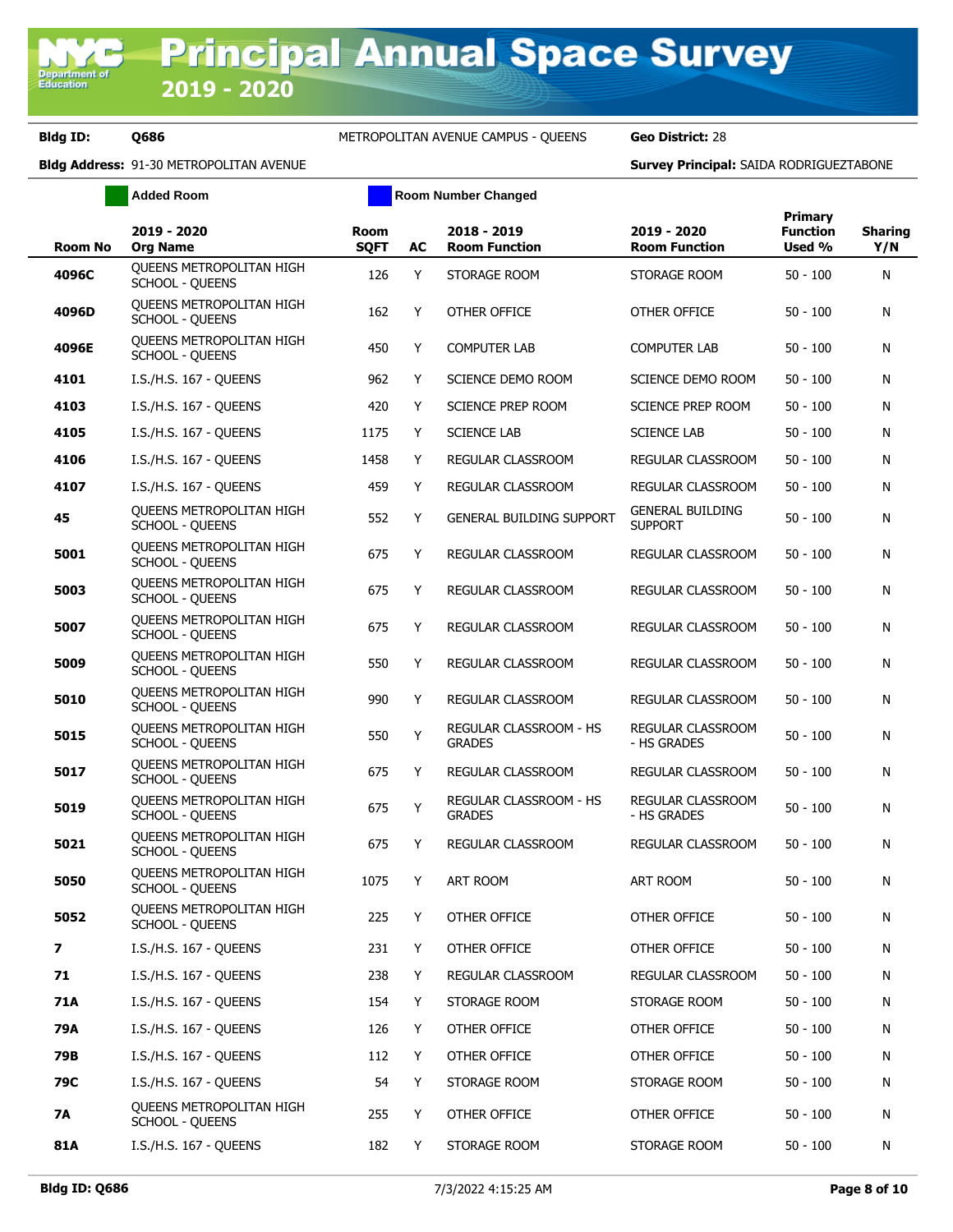| <b>Department of</b><br><b>Education</b> | $2019 - 2020$                                                                                                                                                                                |                            |    | <b>Principal Annual Space Survey</b> |                                                |                                      |                       |
|------------------------------------------|----------------------------------------------------------------------------------------------------------------------------------------------------------------------------------------------|----------------------------|----|--------------------------------------|------------------------------------------------|--------------------------------------|-----------------------|
| Bldg ID:                                 | <b>Q686</b>                                                                                                                                                                                  |                            |    | METROPOLITAN AVENUE CAMPUS - QUEENS  | Geo District: 28                               |                                      |                       |
|                                          | <b>Bldg Address: 91-30 METROPOLITAN AVENUE</b>                                                                                                                                               |                            |    |                                      | <b>Survey Principal: SAIDA RODRIGUEZTABONE</b> |                                      |                       |
|                                          | <b>Added Room</b>                                                                                                                                                                            |                            |    | <b>Room Number Changed</b>           |                                                |                                      |                       |
| <b>Room No</b>                           | 2019 - 2020<br><b>Org Name</b>                                                                                                                                                               | <b>Room</b><br><b>SQFT</b> | AC | 2018 - 2019<br><b>Room Function</b>  | 2019 - 2020<br><b>Room Function</b>            | Primary<br><b>Function</b><br>Used % | <b>Sharing</b><br>Y/N |
| 81B                                      | I.S./H.S. 167 - OUEENS                                                                                                                                                                       | 60                         | Υ  | STORAGE ROOM                         | STORAGE ROOM                                   | $50 - 100$                           | N                     |
| <b>KIT</b>                               | QUEENS METROPOLITAN HIGH<br><b>SCHOOL - QUEENS</b>                                                                                                                                           | 1760                       | Y  | <b>KITCHEN</b>                       | <b>KITCHEN</b>                                 | $50 - 100$                           | N                     |
|                                          | How many hallway bathrooms for students are there in your building?                                                                                                                          |                            |    |                                      |                                                | 20                                   |                       |
|                                          | Are any of the student bathrooms being shared by multiple schools?                                                                                                                           |                            |    |                                      |                                                | N                                    |                       |
|                                          | Are all the student bathrooms open throughout the day?                                                                                                                                       |                            |    |                                      |                                                | N                                    |                       |
|                                          | Please identify the number of non-instructional spaces, not reported above, being used for<br>instructional purposes, academic intervention services, or therapeutic or counseling services: |                            |    |                                      |                                                | 1                                    |                       |
|                                          | Are any of those non-instructional spaces being shared?                                                                                                                                      |                            |    |                                      |                                                | N                                    |                       |